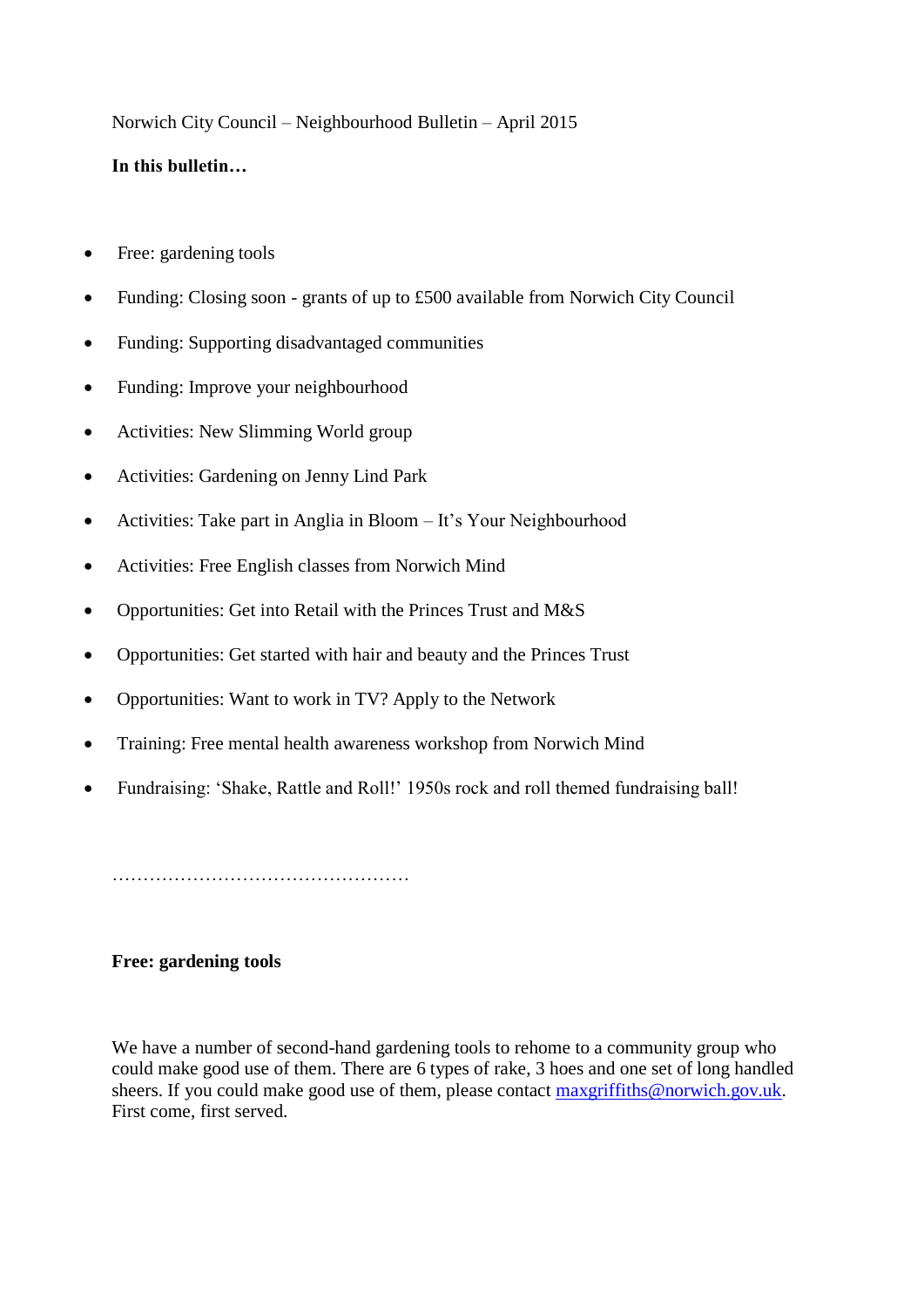**Funding: Closing soon - grants of up to £500 available from Norwich City Council**

A reminder that the next round of the Norwich City Council small community grants programme is now open. Grants of up to £500 are available for day to day running costs, small projects or activities.

Any community group in Norwich who has an annual income of under £10,000 and has not received a grant from this fund in the past 18 months is eligible to apply.

The deadline for the next round of this funding is Friday 8 May 2015. For more details see the link below:

[http://www.norwich.gov.uk/YourCouncil/KeyDocuments/CouncilPoliciesAndStrategies/com](http://www.norwich.gov.uk/YourCouncil/KeyDocuments/CouncilPoliciesAndStrategies/commissioning/Pages/SmallCommunityGrants.aspx) [missioning/Pages/SmallCommunityGrants.aspx](http://www.norwich.gov.uk/YourCouncil/KeyDocuments/CouncilPoliciesAndStrategies/commissioning/Pages/SmallCommunityGrants.aspx)

…………………………………………

### **Funding: Supporting disadvantaged communities**

The People's Postcode Trust's Small Grants Programme has grants of up to £20,000 available for organisations in a range of locations, including Norfolk. Funding is available for projects that advance citizenship or community development. Advancing community development involves creating opportunities for the community to learn new skills and, by enabling people to act together, helps further social inclusion and equality. Priority will be given to projects that are focused on improving life for disadvantaged groups and encouraging their inclusion within society. The deadline for applications is 30th April; find out more by clicking here: <http://www.postcodetrust.org.uk/small-grants.htm>

…………………………………………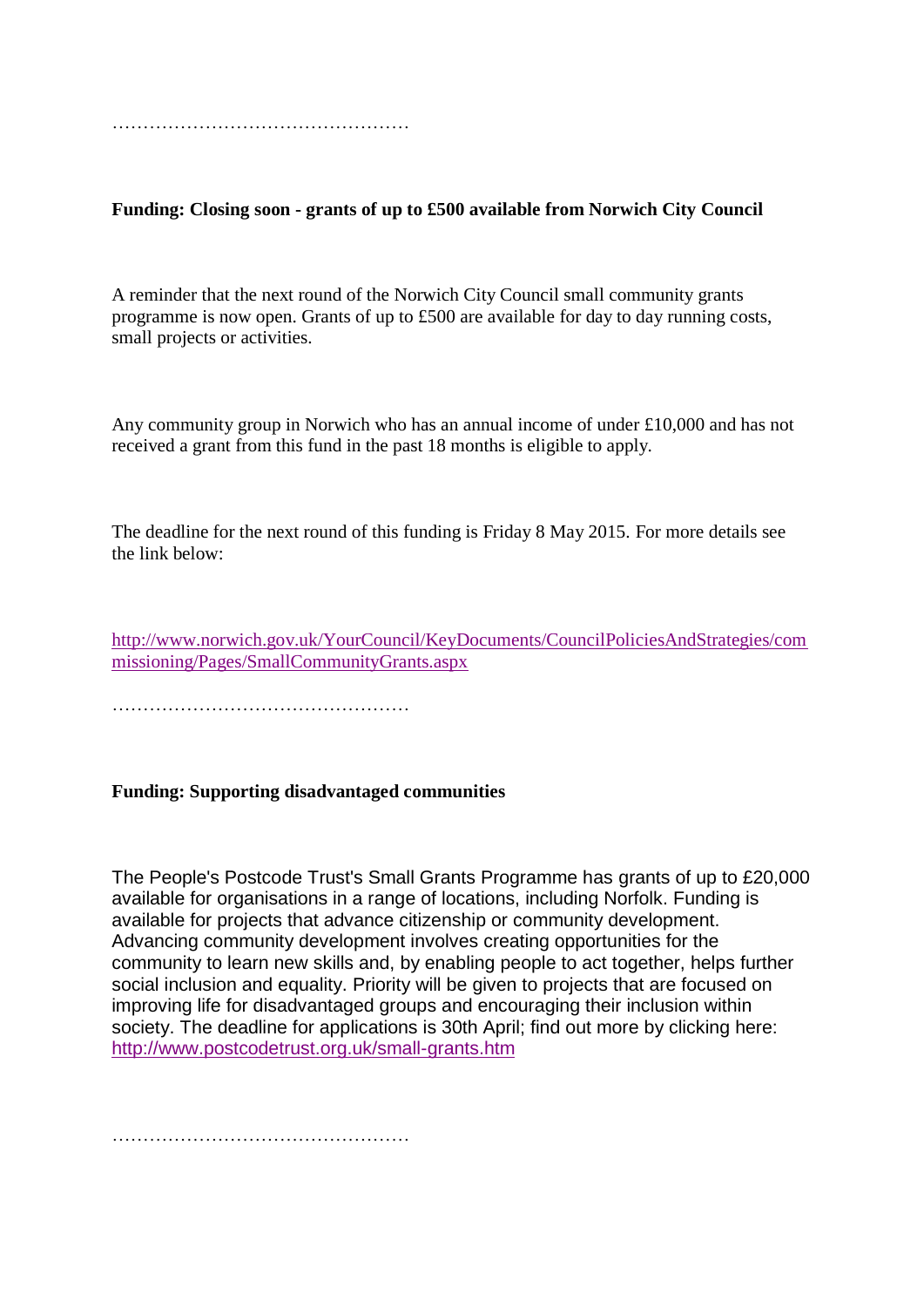## **Funding: Improve your neighbourhood**

The First Steps programme aims to give small community groups the freedom to develop community action plans to improve their neighbourhood so that it reflects more of what local residents want, or do not want, and the changes they would like made. Constituted groups and incorporated organisations with a primary purpose which is charitable, philanthropic or benevolent can apply as long as they have a turnover of less than £50,000 a year and are based in an area of England that is described as 'deprived' in Government terms. The deadline for applications is 8th May; find out more by clicking here: [http://mycommunity.org.uk/programme/first](http://mycommunity.org.uk/programme/first-steps/)[steps/](http://mycommunity.org.uk/programme/first-steps/)

…………………………………………

## **Activities: New Slimming World group**

My name is Rebecca Jones. I am a local Slimming World Consultant opening a brand new group at The Hewett School (Dining Room) on  $29<sup>th</sup>$  April. It will be held every Wednesday at 7.30pm.

Slimming World offers you a unique and generous eating plan and support system. The plan encourages you to eat lots of filling food like pasta, rice, potatoes, lean meat and fish. You are never hungry and no foods are banned so there's no deprivation.

Personally, I have lost 1 ½ stone so far and am still on my own journey towards target. When I first joined Slimming World myself as a member I never dreamed that I would end up helping other people to lose weight. It's a privilege for me to be able to pass on the experience, insight and understanding that helped me, so that I can give my members the support they need to live a healthier, happier lifestyle.

For more details, call Rebecca on 07881 698892.

…………………………………………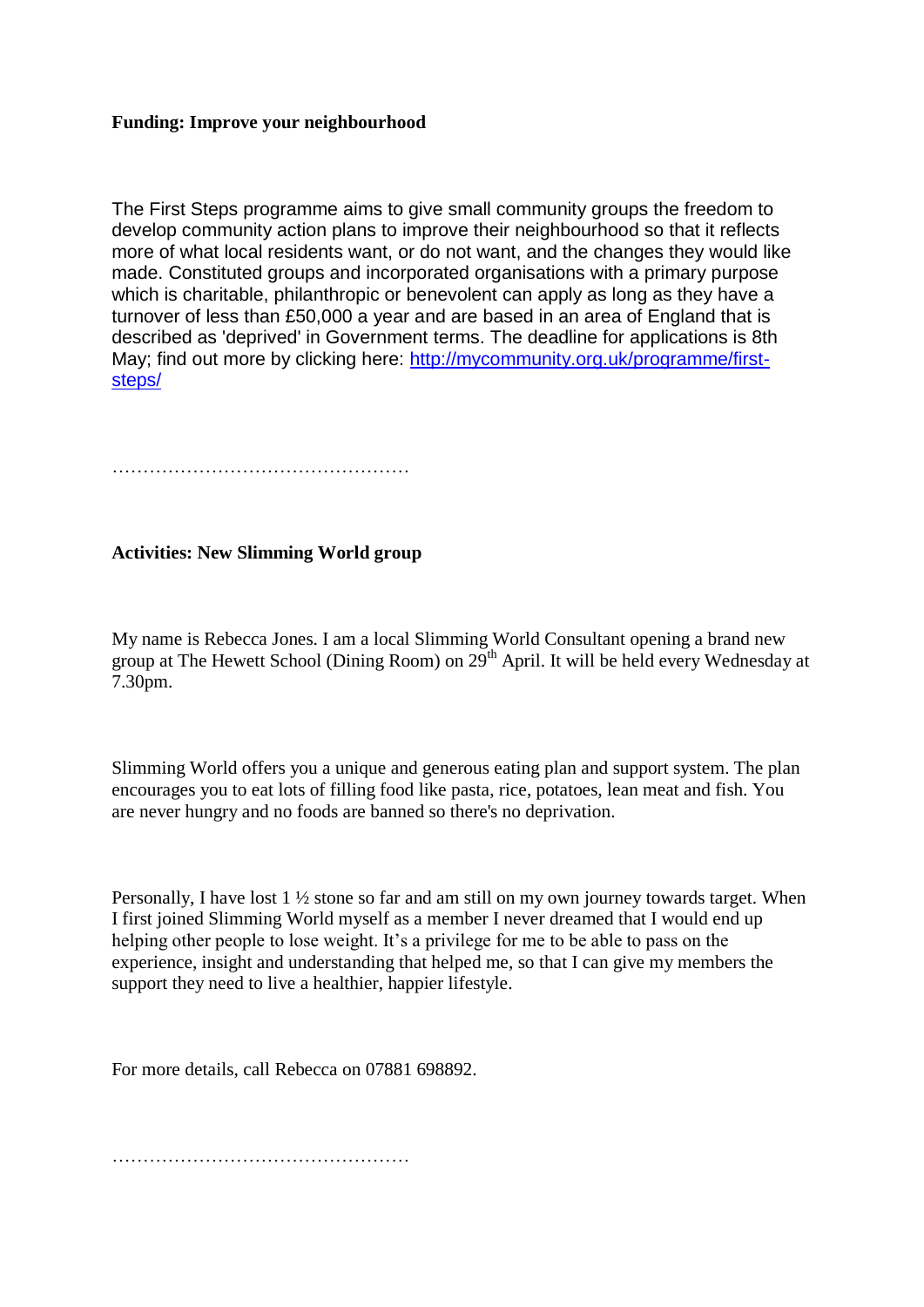#### **Activities: Gardening on Jenny Lind Park**

This Saturday (18th Apr), from 10am, LTC Green Spaces will be digging out the old roses in our two beds on Jenny Lind Park. We also may be doing some planting.

Please come and help us, even if it's just for half an hour or less! Tools are provided (though if you have a spade you particularly like to use, then please bring it).

Also, there is an area on Lakenham Way, next to the Hall Road bridge, which has been cleared and where we're hoping to create a wildflower area. If you're able to help with weeding, raking and seeding before the end of April then let me know, and I'll arrange a time which fits in with you. Please note: the area is mostly a fairly steep bank so may not be suitable for all.

For more details, contact [ltcgreenspaces@hotmail.co.uk.](mailto:ltcgreenspaces@hotmail.co.uk)

…………………………………………

#### **Activities: Take part in Anglia in Bloom – It's Your Neighbourhood**

Entries are now open for this years Anglia in Bloom It's Your Neighbourhood Awards.

It's Your Neighbourhood is a scheme for volunteer-led community gardening groups which are focused on cleaning up and greening up their local area. It provides small community groups with the chance to get involved in the wider RHS Britain in Bloom initiative. There is no charge to participate and it is a great opportunity to get recognition and support for the work you are doing to improve your community.

If you wish to take part, you will need to complete the attached form and submit it to the address on the form before the end of May.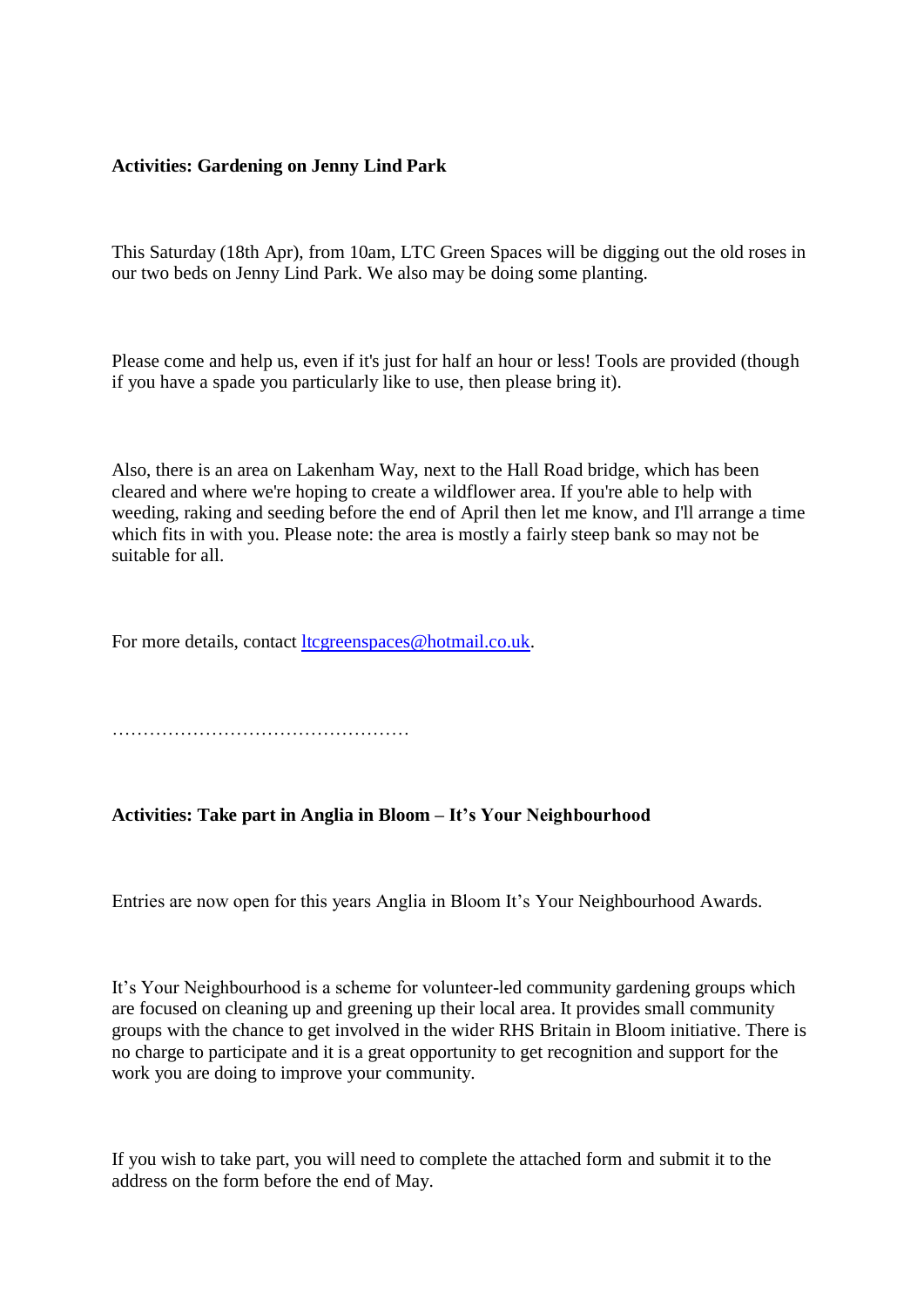### **Activities: Free English classes from Norwich Mind**

Norwich Mind are running more ESOL courses. The next course dates are  $24<sup>th</sup>$  April to  $03<sup>rd</sup>$ July (every Friday 6pm- 7pm) at the Millennium Library. The classes are free of charge however the delegates are required to attend at least 8 out of 10 sessions to get a certificate of attendance.

Please see the attached poster for further information.

For more information or to book a place, please contact Norwich Mind on 07920 506237 or 01603 432457.

…………………………………………

#### **Opportunities: Get into Retail with the Princes Trust and M&S**

The Princes Trust are now recruiting for their next Get Into Retail programme with Marks and Spencer, Norwich. The previous programme in September last year secured 3 month fixed term contracts for all 15 young people who completed the programme with some going on to secure permanent jobs at the store. For more information, see the attached poster.

If you are working with any person aged 16-25, unemployed and interested in a career in retail, please refer them for an interview by emailing [Katrina.rand@princes-trust.org.uk](mailto:Katrina.rand@princes-trust.org.uk) their name, age and contact details.

Interviews are taking place on **Thursday 14th May** at Norwich Job Centre.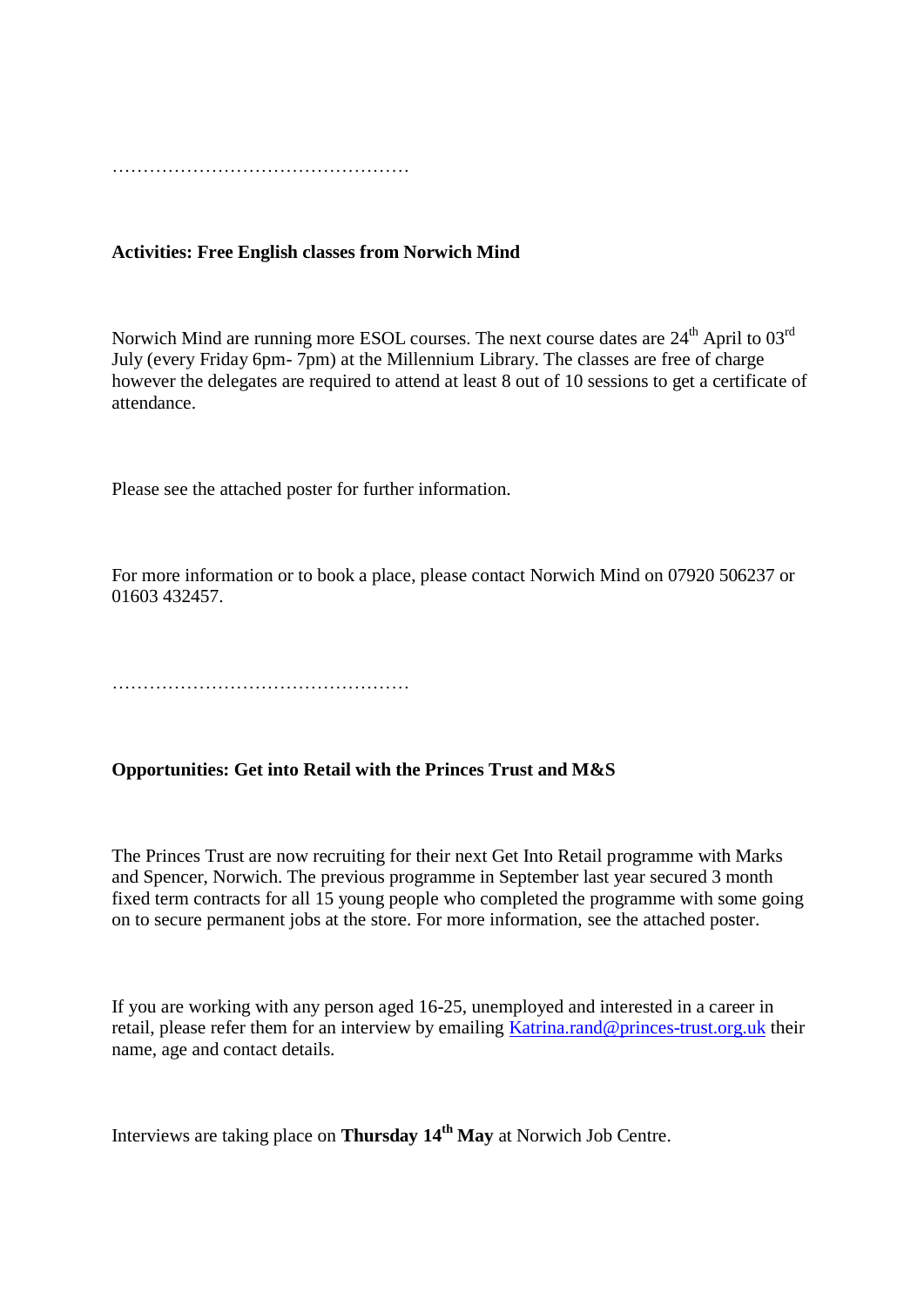## **Opportunities: Get started with hair and beauty and the Princes Trust**

The Princes Trust have an exciting new programme for young people in Norfolk interested in getting FREE accredited qualifications in hair and beauty. Please find attached flyer for more details.

This is a 5 day course from  $11<sup>th</sup> - 15<sup>th</sup>$  May in Costessey. Travel expenses are reimbursed and lunch is provided.

Accredited qualifications will be in the following: Manicure, Gel polish, Eye enhancement, Hair extensions.

At the end of the programme, we may be able to fund further courses for young people who complete the week.

The taster day is on  $6<sup>th</sup>$  May, so if you have a young person who is interested, please can you send [Katrina.rand@princes-trust.org.uk](mailto:Katrina.rand@princes-trust.org.uk) their name and contact details by **Wednesday 29th April.**

…………………………………………

### **Opportunities: Want to work in TV? Apply to the Network**

Want to work in TV? Open to budding talent looking to gain experience behind the camera, The Network is a FREE four-day intensive practical course that teaches you everything you need to know about getting into TV, learning from the very people that make it, run it and even star on it!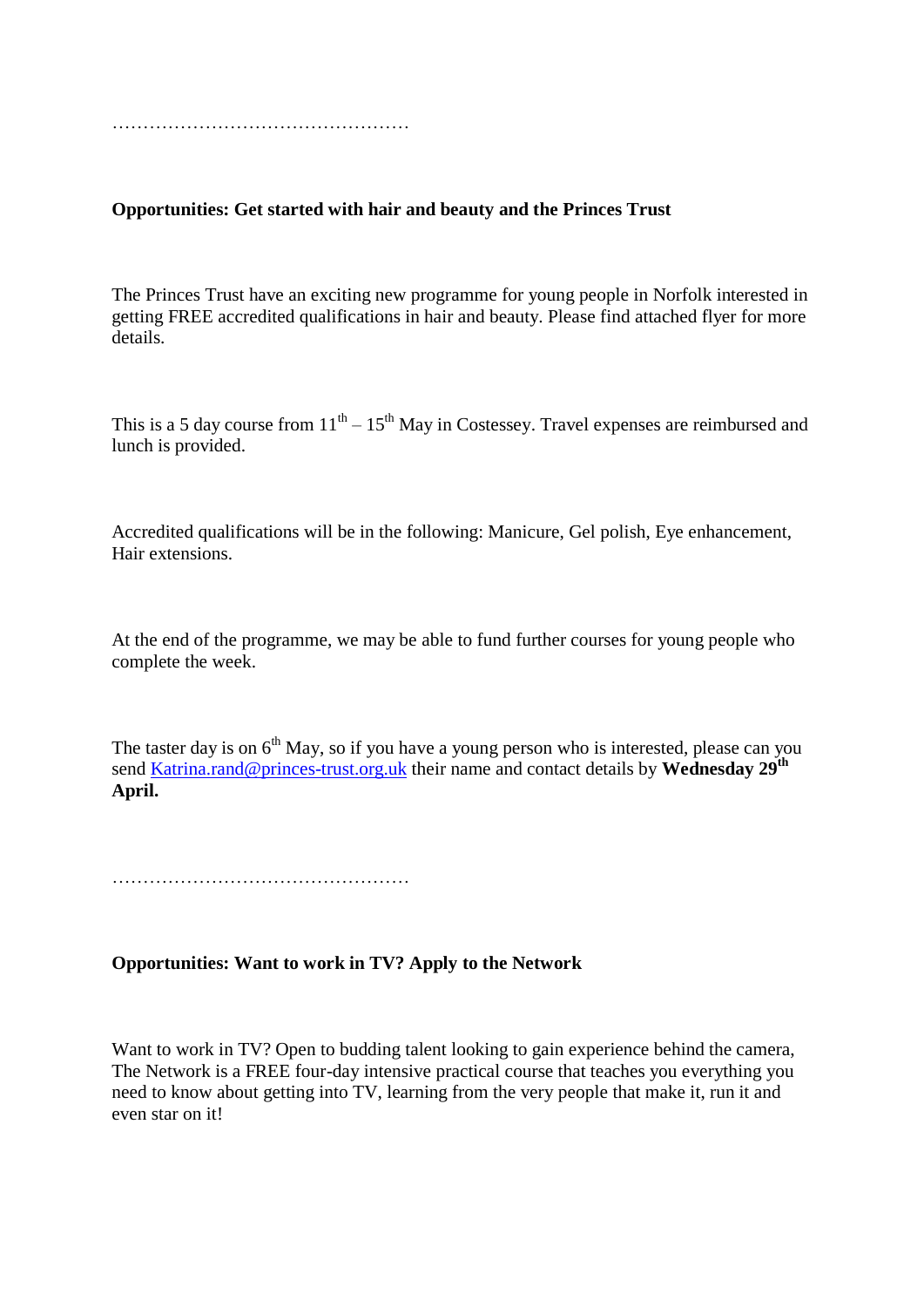Over four days during August, 50 Networkers attend masterclasses and workshops hosted by the teams behind some of Britain's best-known programmes - such as *Casualty, Sky News, Blue Peter, Pointless* and *Million Pound Drop* - giving delegates access to some of the top talent working in TV today. Past speakers have ranged from industry figures including *Doctor Who* writer Russell T Davies, broadcaster and screen writer Charlie Brooker, Chief Creative Officer, Channel 4, Jay Hunt, Director of Television, ITV, Peter Fincham, comedian John Bishop and newscaster Krishnan Guru-Murthy. With such an impressive list of contributors, you will be left in no doubt that The Network is the best chance you have of making your big break into television.

However The Network doesn't begin and end in August. Each Network participant is matched with an industry mentor and will have opportunities to apply for entry level roles in TV through our work placement scheme. The Network at Work scheme offers placements at some of the best independent production companies and broadcasters nationwide. Companies have previously included RDF, CBBC, Two Four, Raise the Roof and Nickelodeon.

Entrants must be over 18 years of age and have no more than 3 months paid experience working in TV. If you are looking for your break into the TV industry apply online at [www.thenetwork-tv.co.uk.](http://www.thenetwork-tv.co.uk/) Closing date for entries is Monday 4 May 2015.

…………………………………………

# **Training: Free mental health awareness workshop from Norwich Mind**

Norwich Mind are organising free Mental Health Awareness workshops for BME community members, faith group leaders, volunteers and /or people working with minority communities in Norwich. There are two sessions available – morning or afternoon on Tuesday  $19<sup>th</sup>$  May, and sessions will be held at 50 Sale Road, Norwich, NR7 9TP.

The 3 hour workshop will help you gain information about and identify commonly diagnosed mental health problems, explore myths and misconceptions, and identify ways of looking after your own mental and emotional well- being.

Please see attached flyer for further details.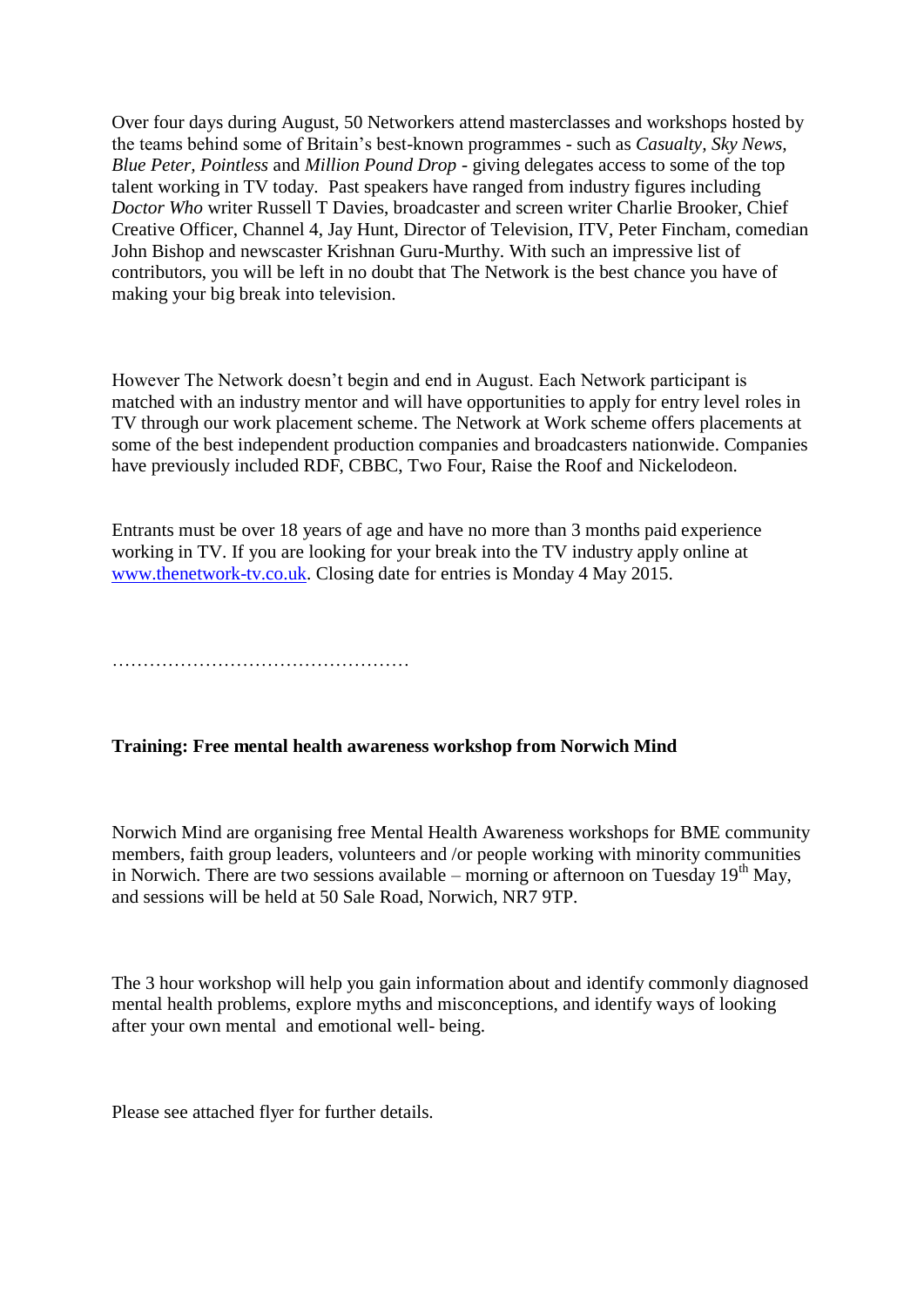**Fundraising: 'Shake, Rattle and Roll!' 1950s rock and roll themed fundraising ball!**

Join us for The Hamlet Centre Trust's very first Fundraising Ball! 'Shake, Rattle and Roll' takes place at Sprowston Manor Hotel on Saturday  $24<sup>th</sup>$  October 2015 and will be 1950's rock and roll themed.

Tickets are £40pp and includes a three course meal and fabulous entertainment from authentic rock and roll party band 'The Jukebox Jets!' plus much, much more! Tables of ten are available.

So, dust of your jiving shoes, gather your friends and colleagues and get ready to rock around the clock in aid of a local good charity!

See the attached poster for more details, or contact [Rachel@hamletcentre.org.uk](mailto:Rachel@hamletcentre.org.uk) or on 01603 751675.

…………………………………………

As always, if you have any information you would like circulated - projects, events, news, then please just email it over to me and I will include it in the next bulletin.

Please feel free to circulate this email to anyone you think may be interested, and if they would like to be added to the distribution list - just let me know.

#### **Max Griffiths**

Community Engagement Officer

South Neighbourhood Team